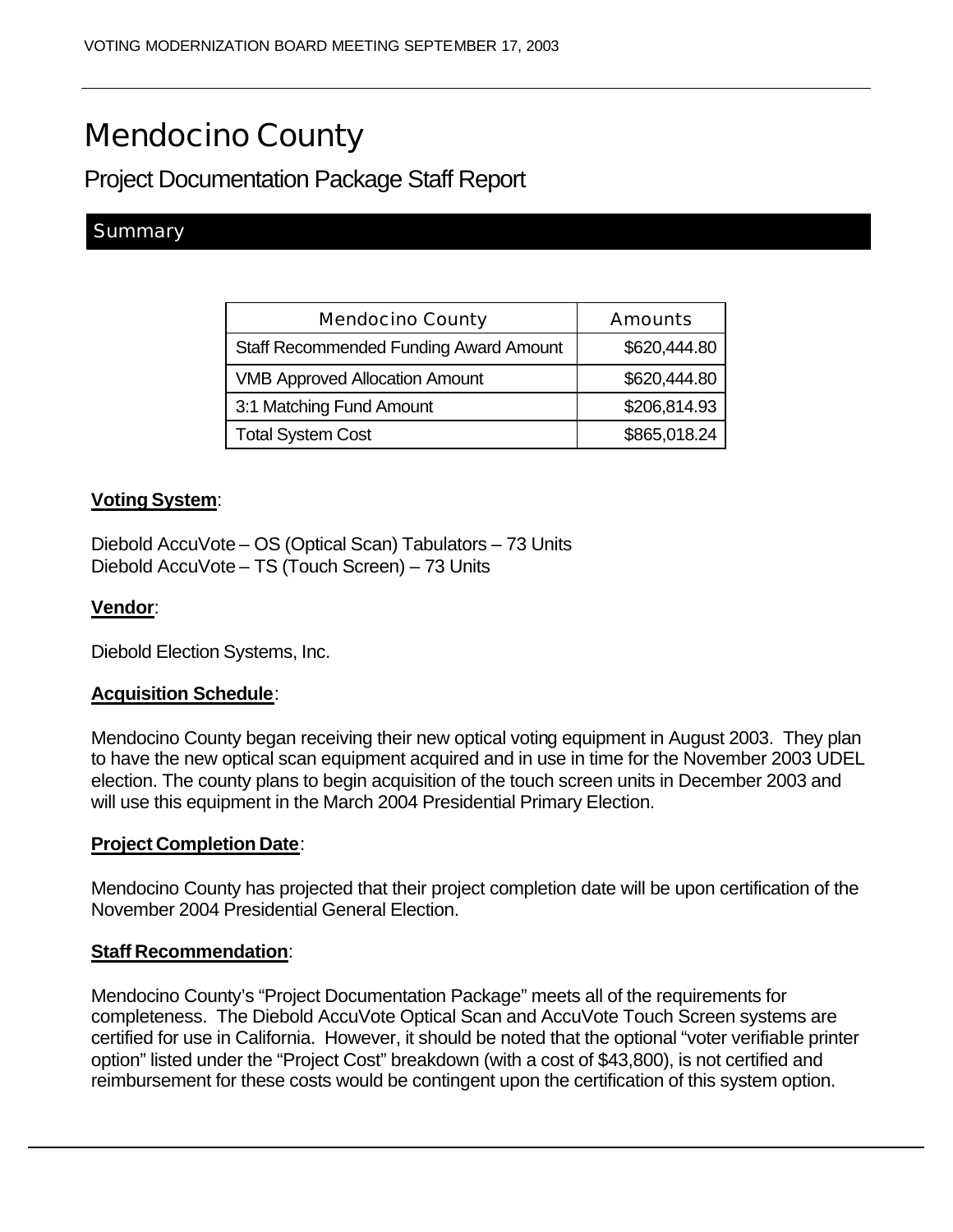Mendocino County currently uses the Votomatic system. The Votomatic voting system has been decertified and Mendocino County is under a federal court order to replace their system before March 1, 2004.

Mendocino County's Registrar of Voters completed a Request For Proposal (RFP) process that included responses from six vendors. The county used an evaluation team as well as public comment to evaluate the vendor proposals and equipment. Mendocino chose the Diebold optical scan and vote tabulation system for precinct and absentee voting and included one touch screen unit per polling place to meet the state and federal accessibility requirements. This system configuration allows the county to maintain a paper-based system during the modernization process.

Mendocino County will utilize the Diebold AccuVote Optical Scan system for the first time at the November 2003 UDEL election. The Diebold AccuVote Touch Screen component will be used at the March 2004 Presidential Primary. The County believes that by rolling out the two system components separately will allow for adequate training of staff, poll workers and voters.

Mendocino County will only receive VMB payments once they have submitted invoices for their voting equipment, and any reimbursement for the "voter verifiable printer option" is contingent upon the certification of this system option.

It is our recommendation to approve Mendocino County's "Project Documentation Package" and issue a "Funding Award" letter in the amount of \$620,444.80.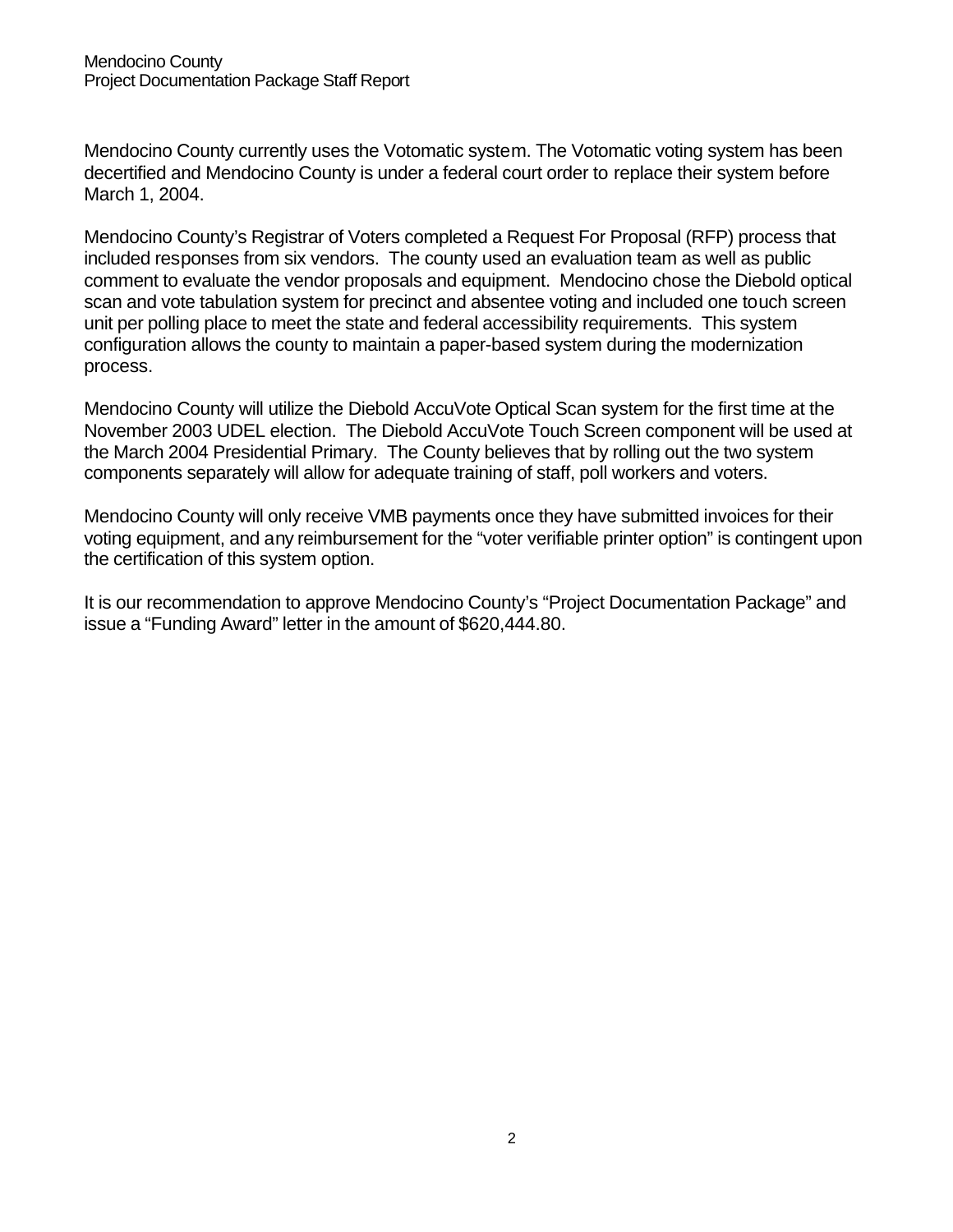# Shasta County

# Project Documentation Package Staff Report

# **Summary**

| Shasta County                                 | Amounts        |
|-----------------------------------------------|----------------|
| <b>Staff Recommended Funding Award Amount</b> | \$1,156,557.13 |
| <b>VMB Approved Allocation Amount</b>         | \$1,156,557.13 |
| 3:1 Matching Fund Amount                      | \$385,519.04   |
| <b>Total System Cost</b>                      | \$1,659,035.96 |

# **Voting System**:

Sequoia AVC Edge DRE (Touch Screen) – 438 Units

# **Absentee Voting System**:

Sequoia Optech 400 C Tabulator (Optical Scan) – 2 Units

# **Vendor**:

Sequoia Voting Systems, Inc.

### **Acquisition Schedule**:

Shasta County received their new voting equipment in August 2003. The acquisition will be fully completed by early-September 2003. The county plans to use their new voting equipment for the first time at the October 7, 2003 Statewide Special Election.

### **Project Completion Date**:

Shasta County has projected that their project completion date will be upon certification of the March 2004 Primary Election.

### **Staff Recommendation**:

Shasta County's "Project Documentation Package" meets all of the requirements for completeness. The Sequoia AVC Edge DRE and Optech 400 C Tabulator systems are certified for use in California. Shasta County's previous system was the Votomatic system. The Votomatic voting system has been decertified and Shasta County is under a federal court order to replace their system before March 1, 2004.